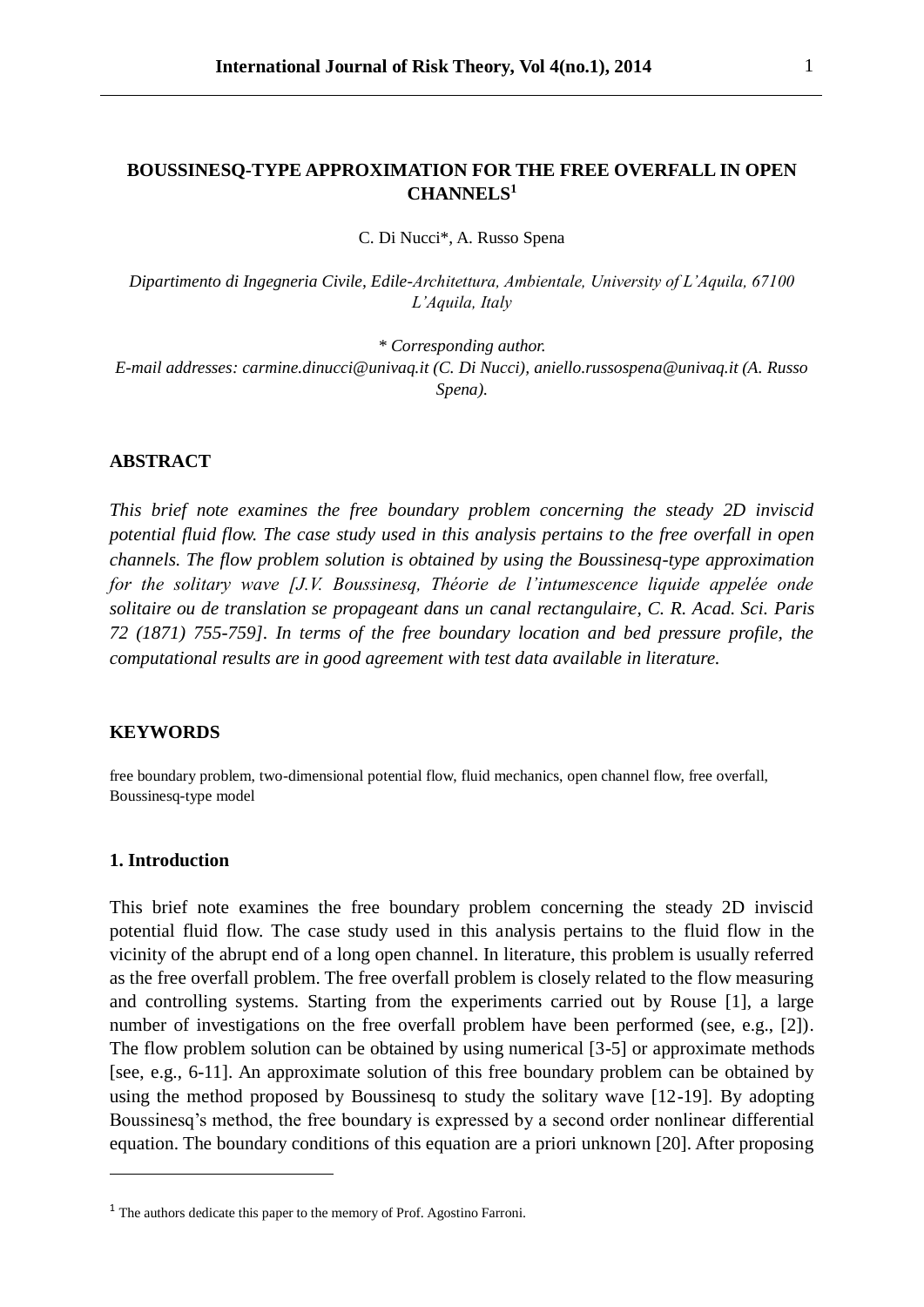a procedure to define these boundary conditions, this brief note provides the degree of the approximation and the range of validity of Boussinesq's method. Within the framework of the free overfall under critical flow conditions [6,7], the computational results are validated by comparison with test data available in literature [1,7]. The validation is obtained in terms of the free boundary location and bed pressure.

### **2. The free boundary problem**

Consider the steady 2D inviscid potential fluid flow in the vicinity of the abrupt end of a very wide rectangular channel (Fig. 1). The bed of channel is horizontal, non-erodible, impermeable and hydraulically smooth. The fluid flow is referred to the Cartesian coordinates system  $(x,z)$ , with the horizontal *x*-axis located on the channel bed and the vertical *z*-axis oriented upwards.

Let  $v = (v_x, v_z)$  be the velocity vector field, *g* the acceleration of gravity, *ρ* the constant fluid density, *h* the vertical flow depth, and *p* the (relative) pressure.

Given the constant unit discharge *q*, the fluid flow problem consists in finding the location of the free boundary  $h(x)$ , the distribution of the velocity components  $v_x(x, z)$  and  $v_z(x, z)$ , and the pressure distribution  $p(x,z)$  in the unbounded flow domain  $(-\infty,0] \times [0,h(x)]$ .



**Fig. 1**. Definition sketch of the flow configuration and coordinate system.

The fluid flow problem is ruled by the following momentum and continuity equations:

$$
\rho v \cdot \nabla v + g \nabla z + \nabla p = 0 \tag{1}
$$
  

$$
\nabla \cdot v = 0 \tag{2}
$$

Eqs. (1) and (2) are completed by the kinematic conditions at the bed  $v_z(x,0) = 0$  and at the free boundary  $v_z(x,h) = v_x(x,h)dh/dx$ , by the dynamic condition at the free boundary  $p(x,h) = 0$ , and by the auxiliary boundary condition at the end of channel  $p_b(0) = 0$ , where  $p_b(x) = p(x,0)$ is the bed pressure.

By using the continuity equation and the irrotationality condition:

 $\nabla \times \mathbf{v} = 0$ (3) Eq. (1) becomes: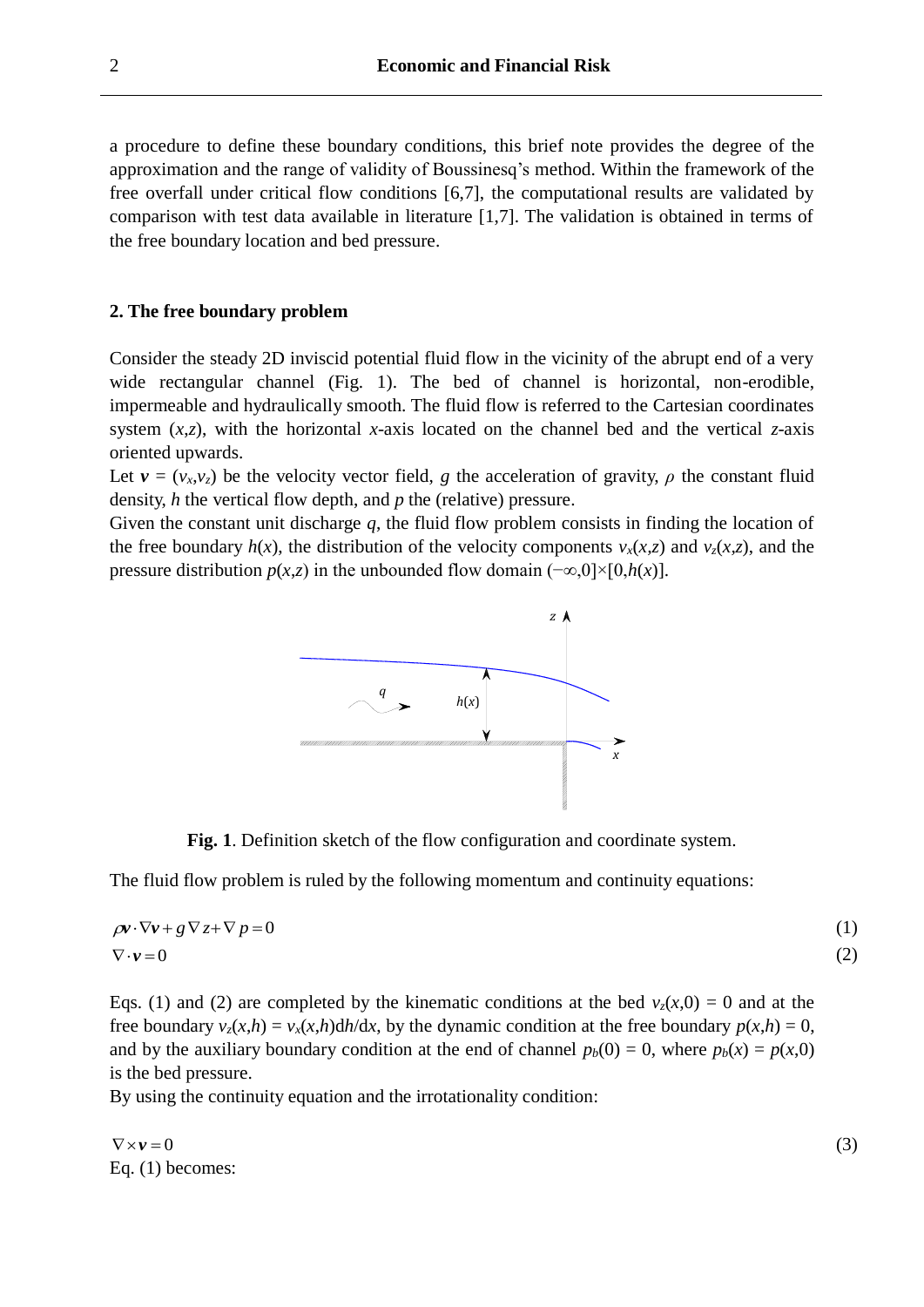$$
\nabla H = 0 \tag{4}
$$

where  $H$  is the total energy head expressed as:

$$
H = z + \frac{p}{\rho g} + \frac{v_x^2 + v_z^2}{2g} \tag{5}
$$

From Eq. (4), it follows that the first integral of the momentum equation (4) is *H* = *constant*.

## **3. The Boussinesq-type approximation**

By adopting the Boussinesq-type model for the solitary wave [12-19], the components of the velocity vector field *v* can be expressed in approximate form as [21-23] (see Appendix 1):

$$
v_x = \frac{q}{h} \left[ 1 + \frac{1}{3} \left( \frac{dh}{dx} \right)^2 - \frac{h}{6} \frac{d^2 h}{dx^2} \right] - \frac{1}{2} \frac{q}{h^2} \left[ \frac{2}{h} \left( \frac{dh}{dx} \right)^2 - \frac{d^2 h}{dx^2} \right] z^2
$$
(6)

$$
v_z = \frac{q}{h^2} z \frac{dh}{dx}
$$
 (7)

With Eqs. (6) and (7), Eq. (3) and the kinematic condition at the bed are satisfied, while Eq. (2) and the kinematic condition at the free boundary are satisfied if and only if the following terms are nil [21,22]:

$$
\left(\frac{dh}{dx}\right)^3 = 0, \frac{d^2 h}{dx^2} \frac{dh}{dx} = 0, \frac{d^3 h}{dx^3} = 0
$$
\n(8)

Eq. (8) defines the closure hypotheses associated to Eqs. (6) and (7).

In the approximation degree related to Eqs.  $(6)$ ,  $(7)$ , and  $(8)$ , the pressure head distribution  $p/(\rho g)$  and the total energy head *H* are given as [16,21,22] (see Appendix 1):

$$
\frac{p}{\rho g} = h - z + \frac{q^2}{2gh^2} \left( 1 - \frac{z^2}{h^2} \right) \left[ h \frac{d^2 h}{dx^2} - \left( \frac{dh}{dx} \right)^2 \right]
$$
(9)

$$
H = h + \frac{1}{2g} \frac{q^2}{h^2} \left[ 1 - \frac{1}{3} \left( \frac{dh}{dx} \right)^2 + \frac{2}{3} h \frac{d^2 h}{dx^2} \right]
$$
(10)

Accordingly, by using the Boussinesq-type approximation, the free boundary problem is reduced to find the free boundary  $h(x)$ .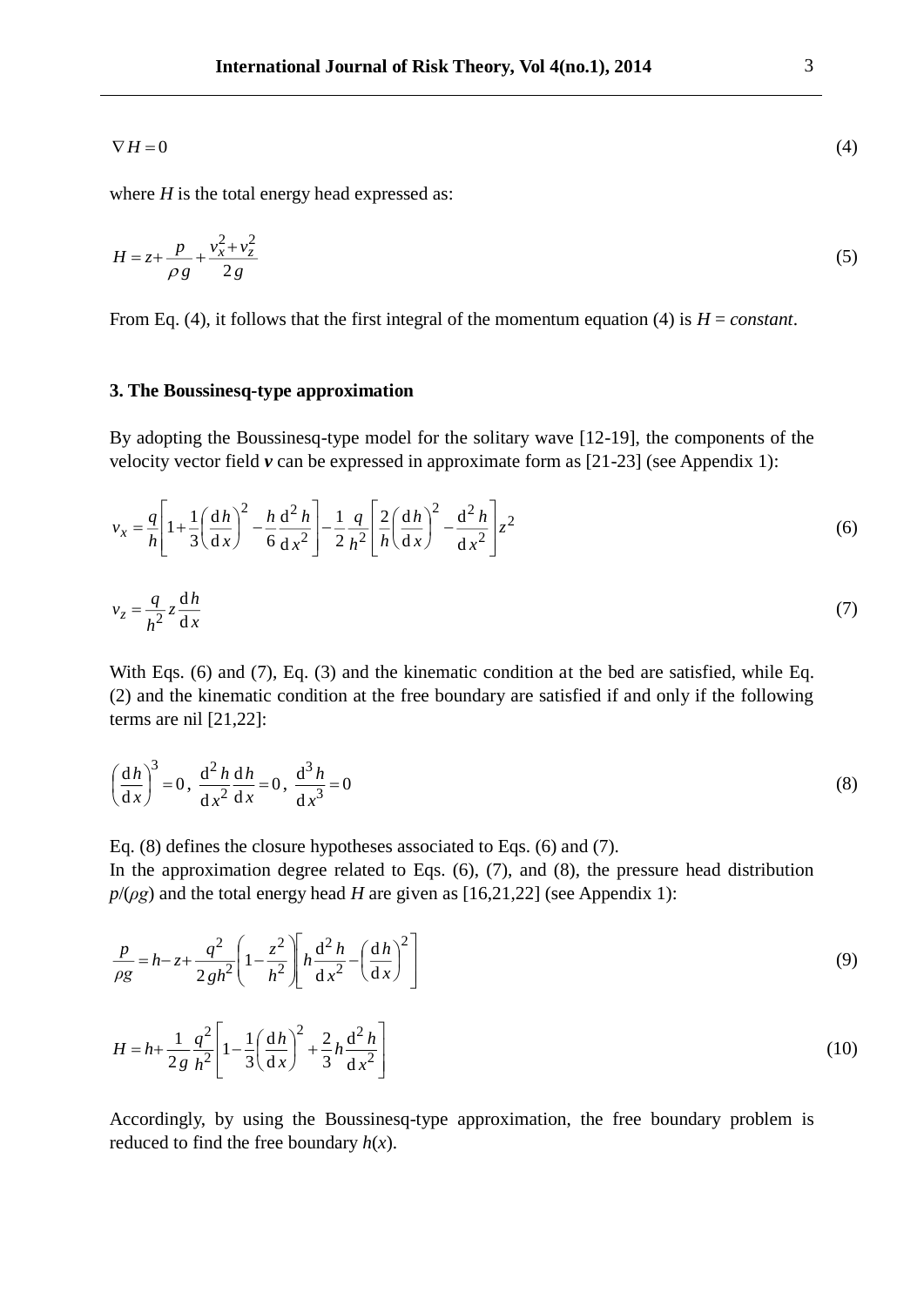### **4. Model validation and results analysis**

Within the framework of the free overfall under critical flow conditions [6,7], the constant value of the total energy head is given as  $H = 3h_c/2$ , where  $h_c$  is the critical depth defined as  $h_c$  $=(q^2/g)^{1/3}.$ 

By setting  $H = 3h_c/2$  in Eq. (10), the free boundary is expressed by the following second order nonlinear differential equation [6]:

$$
\frac{d^2 h}{dx^2} = \frac{3gh}{q^2} \left(\frac{3}{2}h_c - h\right) - \frac{3}{2h} + \frac{1}{2h} \left(\frac{dh}{dx}\right)^2
$$
\n(11)

For the numerical integration of Eq. (11), the theoretical boundary conditions  $h = h_c$ ,  $dh/dx = 0$ imposed at  $x \rightarrow -\infty$  [7] must be substituted with the relations:

$$
h(x = \underline{x}) < h_c - \varepsilon_1 \tag{12}
$$

$$
\frac{\mathrm{d}h}{\mathrm{d}x}(x=\underline{x}) < -\varepsilon_2 \tag{13}
$$

where the flow section x is a priori unknown, and  $\varepsilon_1 > 0$  and  $\varepsilon_2 > 0$  are two fixed tolerances. The flow section *x* can be determined iteratively by the following procedure. By setting  $x =$  $x^{(1)}$ , with  $x^{(1)}$  the first attempt value, Eq. (11) can be integrated with the conditions (12) and (13); once this free boundary  $h_1(x)$  is available, the bed pressure profile is obtained from Eq. (9) as:

$$
p_b(x) = \rho g h - \rho \frac{q^2}{2gh^2} \left[ h \frac{d^2 h}{dx^2} - \left(\frac{dh}{dx}\right)^2 \right]
$$
 (14)

The free boundary  $h_1(x)$  is the solution of the posed problem if and only if the auxiliary boundary condition is verified  $p_b(0) = 0$ . In this computational context, the auxiliary boundary condition must be expressed as:

$$
|p_b(0)| < \varepsilon_3 \tag{15}
$$

where  $\varepsilon_3 > 0$  is a fixed tolerance. If the condition (16) is violated, the procedure is repeated by setting  $x = x^{(2)}$ , with  $x^{(2)}$  the second attempt value. This procedure can be automated by using the dichotomous method.

Fig. 2 shows the comparison between the computational (Eq. (11)) and experimental [1,7] free boundary locations. Eq. (11) is numerically solved by using the fourth-order Runge-Kutta method. The same figure shows that the computational bed pressure (Eq. (14)) tends to zero at the end of the channel.

Fig. 3 shows the comparison between the computational (Eq. 9) and numerical [5] bed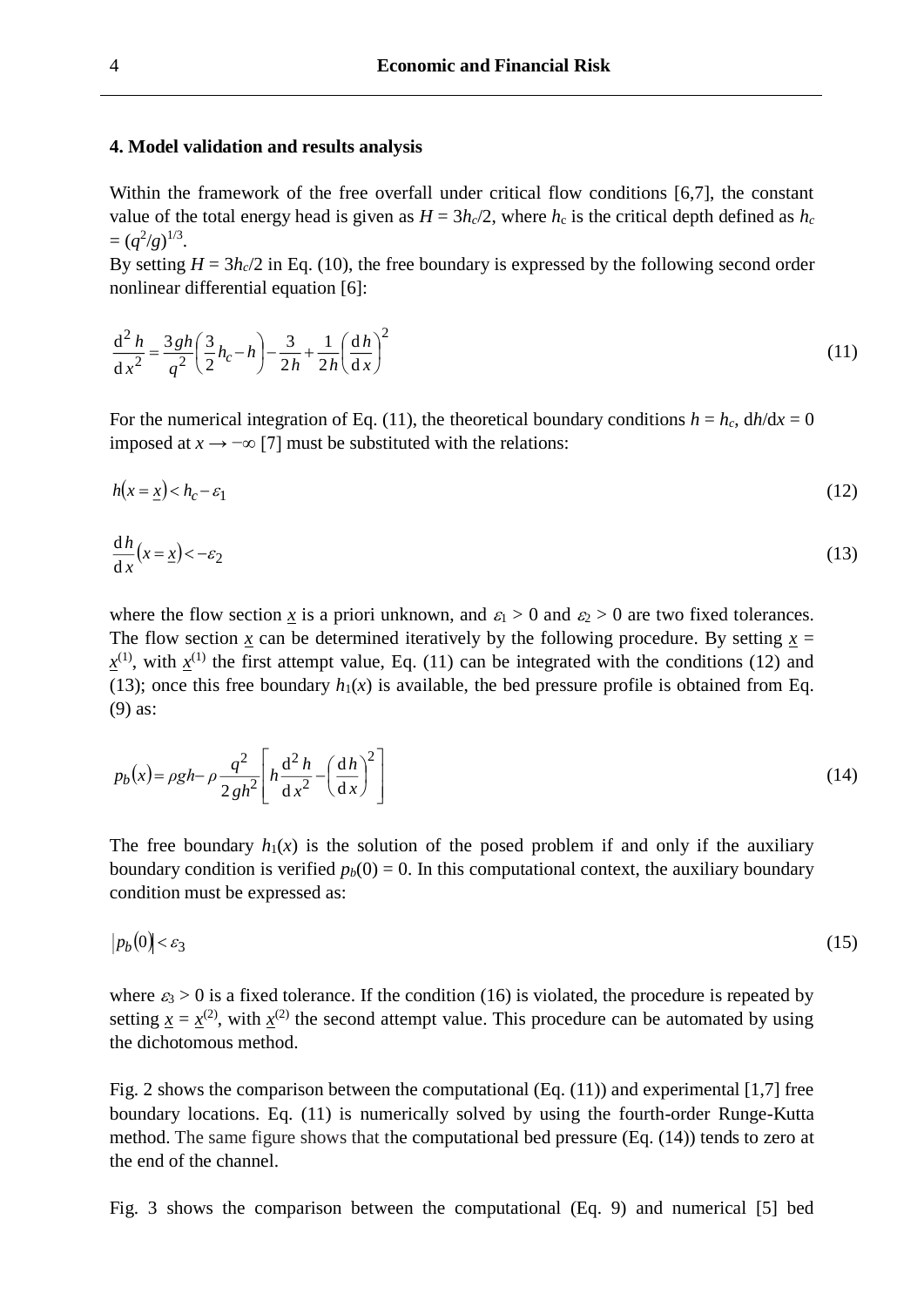pressure profiles. The numerical test data are obtained by Montes (1992) [5] by using the potential flow theory.



**Fig. 2**. Free boundary:  $-$  computational results (Eq. (11)),  $\bullet$  experimental data [1],  $\circ$ experimental data [7]; bed pressure:  $-$  computational results (Eq. (14)).



**Fig. 3**. Bed pressure profile:  $-$  computational results (Eq. (14)),  $\circ$  numerical data [5].

As shown in Figs. 2 and 3, in the approximation degree related to Eqs. (6), (7), (8), (9), (10), and (11), Boussinesq's method gives good results in terms of the free boundary location and bed pressure profile. However, in the same approximation, the theoretical pressure distribution at the end of the channel is physically unrealistic: by setting  $x = 0$  in Eq. (9), it follows that  $p(0, z) \le 0$ . This result can be attributed to the higher order effects of curvilinear flow: close to the end of the channel, the free boundary present the surface slopes and curvature that cannot be properly represented by adopting the approximation related to Eqs.  $(6)$ ,  $(7)$ ,  $(8)$ ,  $(9)$ ,  $(10)$ , and (11). From the conceptual point of view, this weakness can be overcome by employing the higher order equations for the velocity vector field  $\nu$ , the pressure distribution  $p$ , and the total energy head *H*. As shown in the Appendix 1, these higher order equations can be deduced by using a method based on the Picard iteration [24-26].

Within the framework of the Boussinesq-type approximation, Castro-Orgaz and Hager (2010) [11] have used Eqs. (11) and (14) to study the free overfall under critical flow conditions.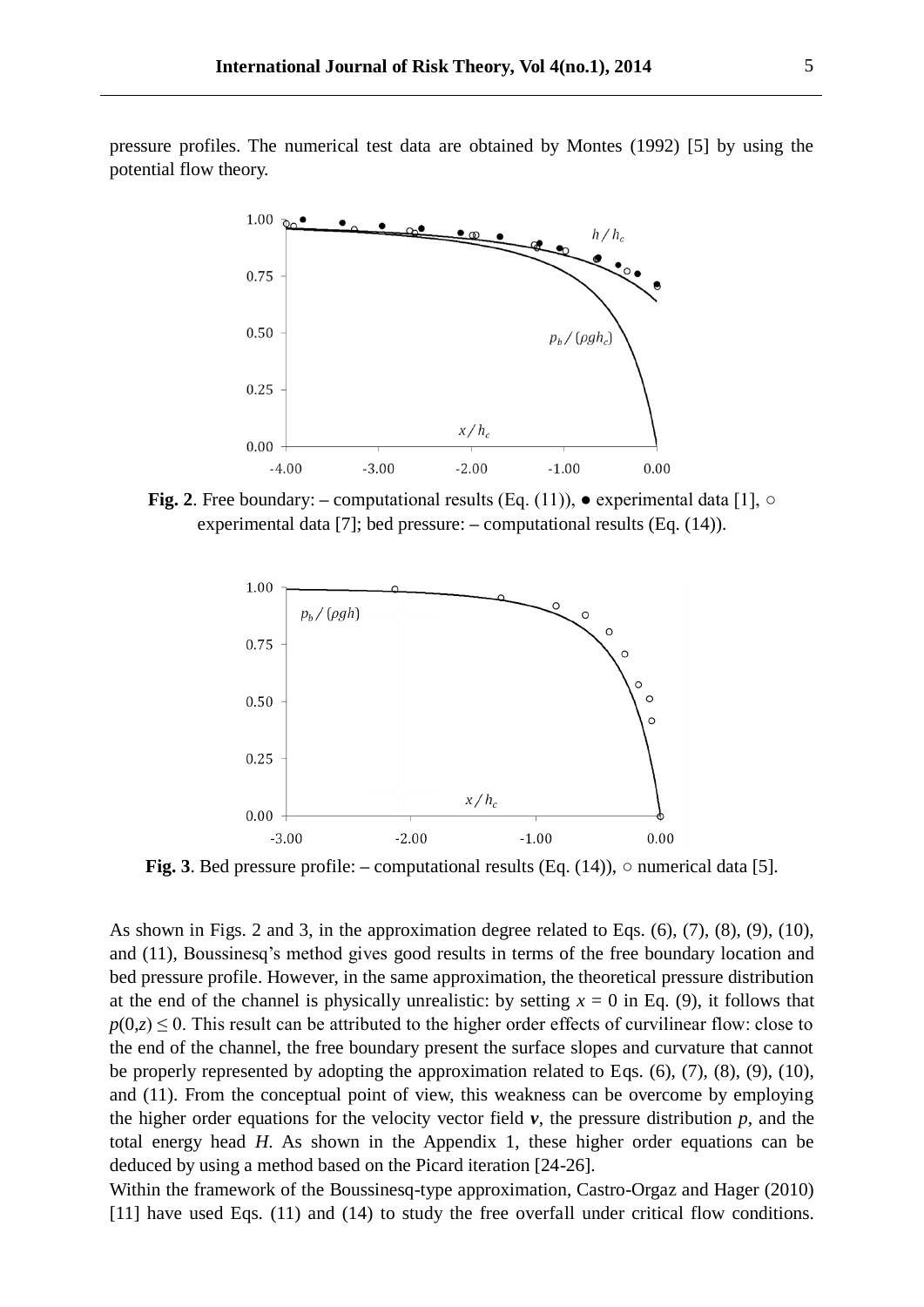These authors have numerically integrated Eq. (11) imposing the boundary condition  $h = h_c$  at the section  $x = -3h_c$ ; the boundary free surface slope was determined iteratively until the downstream boundary condition at the brink section  $h = 0.71 h_c$  was reached. By using this procedure, the computational free boundary is in excellent agreement with the experimental data, but the bed pressure (computed by using Eq. (14)) is poorly simulated. According to Castro-Orgaz and Hager, this last result indicates that the Boussinesq-type approximation expressed by Eq. (11) and (14) is not suitable to represent the curvilinear flow. For this purpose, the authors provide a novel Boussinesq-type approximation. Di Nucci and Russo Spena (2011) [22] have shown that this novel Boussinesq-type approximation is physically and mathematically unfounded; on the other hand, the procedure proposed in this note highlights that the computational results obtained by Castro-Orgaz and Hager (2010) [11] are a consequence of an inexpert application of the Boussinesq-type approximation.

### **5. Conclusions**

This brief note proposes a one-dimensional Boussinesq-type model for the free overfall under critical flow conditions. The free boundary is expressed by a second order nonlinear differential equation with unknown boundary conditions. After proposing a procedure to define these boundary conditions, this brief note provides the degree of the approximation and the range of validity of the proposed solution. In terms of the free boundary location and bed pressure profile, the computational results are in good agreement with the test data available in literature. Finally, this note shows that the erroneous use of the Boussinesq-type approximation gives misleading results.

### **Appendix 1**

The components of the potential velocity vector field  $v$  can be determined by using Boussinesq's procedure [12-19] or Matthew's procedure [27].

To study the solitary wave, Boussinesq (1871) [12] proposed a method based on the power series expansion of the harmonic stream function related to a potential velocity vector field. To obtain higher-order equations for steady 2D potential fluid flow, Matthew (1991) [27] provides a method based on Picard iteration [24-26].

Di Nucci and Russo Spena (2011) [22] have shown that Boussinesq's procedure is equivalent to Matthew's procedure. In addition, both of these procedures are equivalent to the following method based on the following novel Picard iteration.

Setting in first approximation:

$$
v_x = \frac{q}{h} \tag{A1}
$$

$$
v_z = 0 \tag{A2}
$$

Eq. (3) is verified, while Eq. (2) is verified if and only if the following first-order term is nil: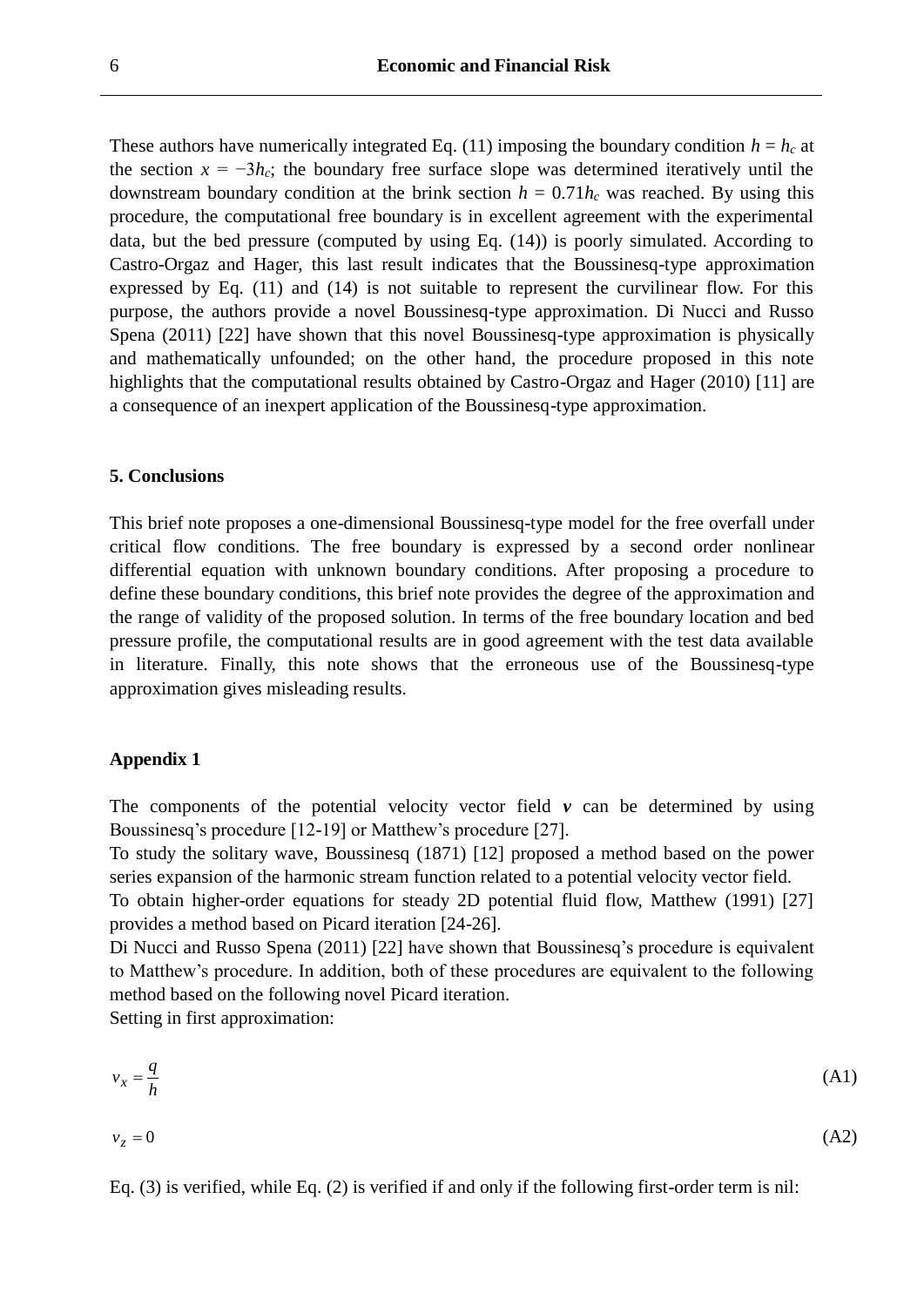$$
\frac{\mathrm{d}h}{\mathrm{d}x} = 0\tag{A3}
$$

Eq. (A3) defines the closure hypotheses related to Eqs. (A1) and (A2). The second approximation can be deduced by putting:

$$
v_x = \frac{q}{h} \tag{A4}
$$

$$
v_z = f_2(x, z) \tag{A5}
$$

where  $f_2(x,z)$  is a function a priori unknown. From Eq. (2), it follows that:

$$
\frac{\partial f_2}{\partial z} = \frac{q}{h^2} \frac{\mathrm{d}h}{\mathrm{d}x} \tag{A6}
$$

from which:

$$
f_2 = \frac{q}{h^2} \frac{\mathrm{d}h}{\mathrm{d}x} z + g_2(x) \tag{A7}
$$

The kinematic condition at the bed ( $v_z(x,0) = 0$ ) corresponds to  $g_2(x) = 0$ . In conclusion, the second approximation is given as [28,29]:

$$
v_x = \frac{q}{h} \tag{A8}
$$

$$
v_z = \frac{q}{h^2} \frac{dh}{dx} z \tag{A9}
$$

With Eqs. (A8) and (A9), Eq. (3) is verified if and only if the following second-order terms are nil:

$$
\frac{\mathrm{d}^2 h}{\mathrm{d} x^2} = 0, \left(\frac{\mathrm{d} h}{\mathrm{d} x}\right)^2 = 0\tag{A10}
$$

Eq. (A10) defines the closure hypotheses related to Eqs. (A8) and (A9). The third approximation can be deduced by putting:

$$
v_x = \frac{q}{h} + f_3(x, z) \tag{A11}
$$

$$
v_z = \frac{q}{h^2} \frac{dh}{dx} z \tag{A12}
$$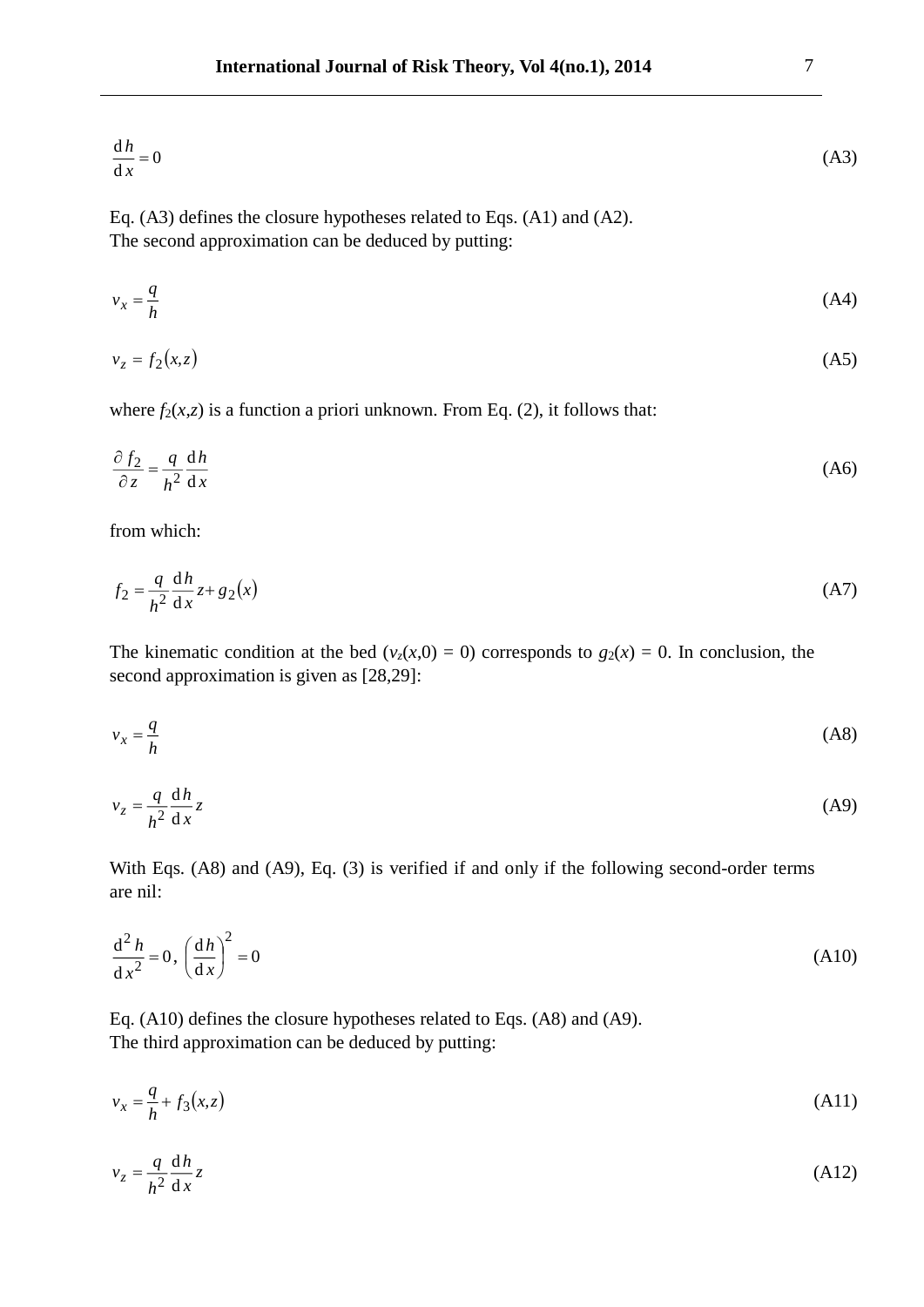From Eq. (3), it follows that:

$$
\frac{\partial f_3}{\partial z} = \frac{q}{h^2} \left[ \frac{\mathrm{d}^2 h}{\mathrm{d} x^2} - \frac{2}{h} \left( \frac{\mathrm{d} h}{\mathrm{d} x} \right)^2 \right] z \tag{A13}
$$

from which:

$$
f_3 = \frac{q}{h^2} \left[ \frac{d^2 h}{dx^2} - \frac{2}{h} \left( \frac{dh}{dx} \right)^2 \right] \frac{z^2}{2} + g_3(x)
$$
 (A14)

From the relation:

$$
q = \int_{0}^{h(x)} v_x \, \mathrm{d}z \tag{A15}
$$

it follows that:

$$
g_3(x) = \frac{1}{3} \frac{q}{h} \left(\frac{dh}{dx}\right)^2 - \frac{1}{6} q \frac{d^2 h}{dx^2}
$$
 (A16)

In conclusion, the third approximation is given as  $[21,22]$ :

$$
v_x = \frac{q}{h} \left[ 1 + \frac{1}{3} \left( \frac{dh}{dx} \right)^2 - \frac{h}{6} \frac{d^2 h}{dx^2} \right] - \frac{1}{2} \frac{q}{h^2} \left[ \frac{2}{h} \left( \frac{dh}{dx} \right)^2 - \frac{d^2 h}{dx^2} \right] z^2
$$
 (A17)

$$
v_z = \frac{q}{h^2} z \frac{dh}{dx}
$$
 (A18)

With Eqs. (A17) and (A18), Eq. (2) is verified if and only if the following third-order terms are nil:

$$
\left(\frac{dh}{dx}\right)^3 = 0, \frac{d^2 h}{dx^2} \frac{dh}{dx} = 0, \frac{d^3 h}{dx^3} = 0
$$
\n(A19)

Eq. (A19) defines the closure hypotheses related to Eqs. (A17) and (A18).

This procedure can be extended to any required degree of accuracy. For example, the fourth approximation is given as [16]:

$$
v_x = \frac{q}{h} \left\{ 1 + \left[ \frac{h}{2} \frac{d^2 h}{dx^2} - \left( \frac{dh}{dx} \right)^2 \right] \left( \frac{z^2}{h^2} - \frac{1}{3} \right) \right\}
$$
(A20)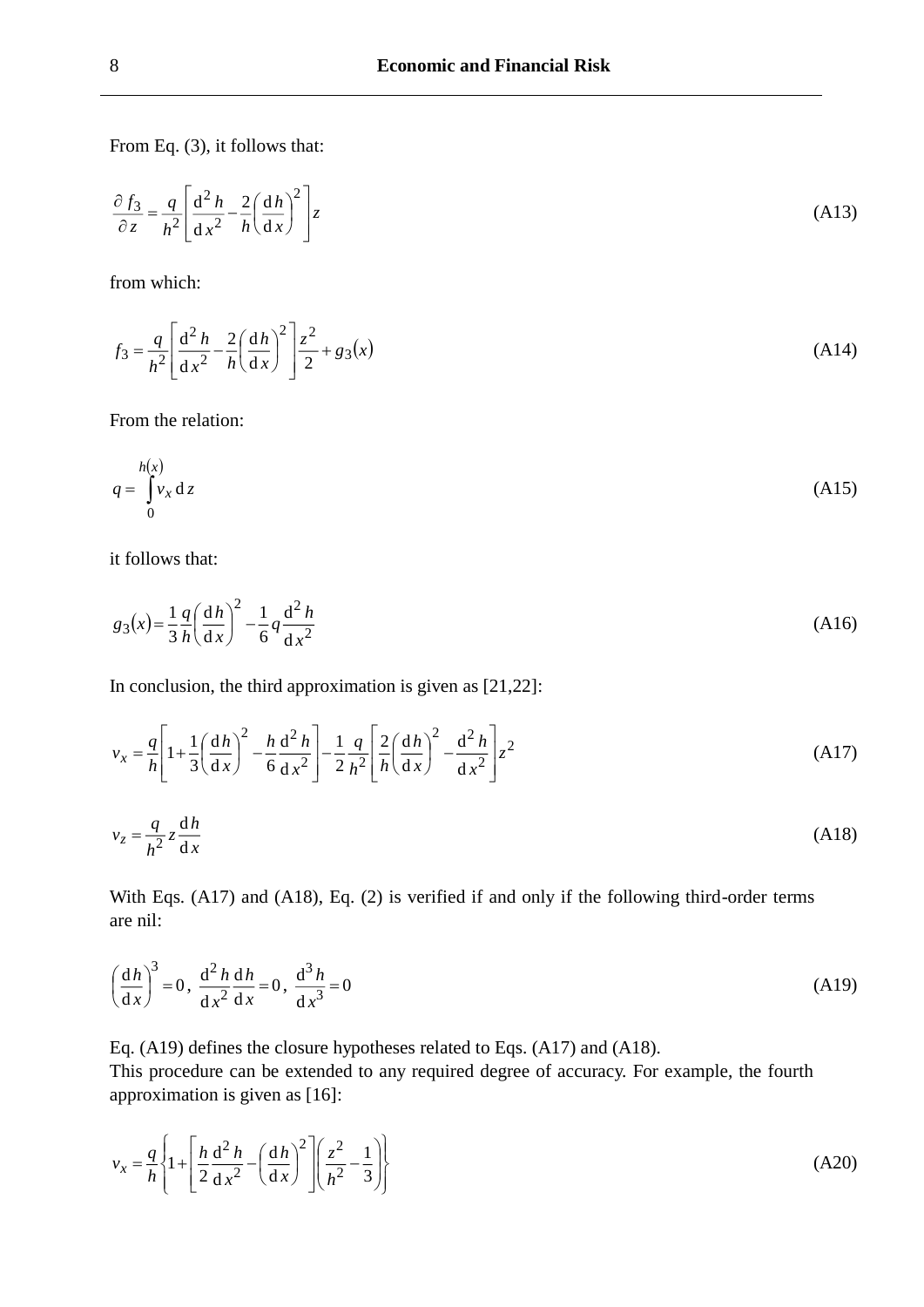$$
v_z = \frac{q}{h} \left\{ \left[ \frac{1}{h} \frac{dh}{dx} + \frac{1}{3h} \left( \frac{dh}{dx} \right)^3 - \frac{2}{3} \frac{dh}{dx} \frac{d^2 h}{dx^2} + \frac{h}{6} \frac{d^3 h}{dx^3} \right] z + \left[ \frac{1}{h^2} \frac{dh}{dx} \frac{d^2 h}{dx^2} - \frac{1}{h^3} \left( \frac{dh}{dx} \right)^3 - \frac{1}{6h} \frac{d^3 h}{dx^3} \right] z^3 \right\}
$$
(A21)

while the closure hypotheses related to Eqs. (20) and (21) are expressed as:

$$
\left(\frac{dh}{dx}\right)^4 = 0, \frac{d^2 h}{dx^2} \left(\frac{dh}{dx}\right)^2 = 0, \frac{d^4 h}{dx^4} = 0, \frac{d^3 h}{dx^3} \frac{dh}{dx} = 0, \left(\frac{d^2 h}{dx^2}\right)^2 = 0
$$
\n(A22)

Once the velocity vector field  $\nu$  and the closure hypotheses are available, the pressure head distribution is obtained from the vertical momentum equation [16]:

$$
\frac{1}{\rho g} \frac{\partial p}{\partial z} = -1 - \frac{1}{g} v_x \frac{\partial v_z}{\partial x} - \frac{1}{g} v_z \frac{\partial v_z}{\partial z}
$$
(A23)

while the constant total energy head can be evaluated at the free boundary  $z = h$  where the (relative) pressure vanishes  $p(x,h) = 0$  [16].

### **References**

- [1] H. Rouse, Discharge characteristics of the free overfall, Civil Engineering ASCE 6 (1936) 257-260.
- [2] S. Dey, Free overfall in open channels: State-of-the-art Review, Flow Meas. Instrum. 13 (2002) 247-264 (DOI: 10.1016/S0955-5986(02)00055-9).
- [3] T. Strelkoff, T, M.S. Moayeri, Pattern of potential flow in a free overfall, Journal of the Hydraulics Division ASCE 96 (1970) 879-901.
- [4] W.L. Chow, T. Han, Inviscid solution for the problem of the free overfall, Journal of Applied Mechanics ASME 46 (1979) 1-5.
- [5] J.S. Montes, A potential flow solution for the free overfall, Proceedings Institution of Civil Engineers, Water, Maritime and Energy 96 (1992) 259-266.
- [6] W.H. Hager, Hydraulics of plane free overfall, J. Hydr. Engrg ASCE 109 (1983) 1683- 1697.
- [7] E. Marchi, On the free overfall, J. Hydraulic Res. 31 (1993) 777-790.
- [8] A. Russo Spena, A. Farroni, C. Di Nucci, Profili superficiali di correnti non lineari, Proc. 29th Convegno Nazionale di Idraulica e Costruzioni Idrauliche, Trento, Italy (2004) 283- 289.
- [9] Y.T. Zerihun, A One-dimensional Boussinesq-type Momentum Model for Steady Rapidly Varied Open Channel Flows, PhD thesis, Melbourne University, Melbourne, 2004.
- [10] Y.T. Zerihun, J.D. Fenton, One-dimensional simulation model for steady transcritical free surface flows at short length transitions, Advances in Water Resources 29 (2006) 1598- 1607 (DOI: 10.1016/j.advwatres.2005.11.011).
- [11] O. Castro-Orgaz, W.H. Hager, Moment of momentum equation for curvilinear free surface flow, Journal of Hydraulic Research 48 (2010) 620-631 (DOI:10.1080/00221686.2010.507359).